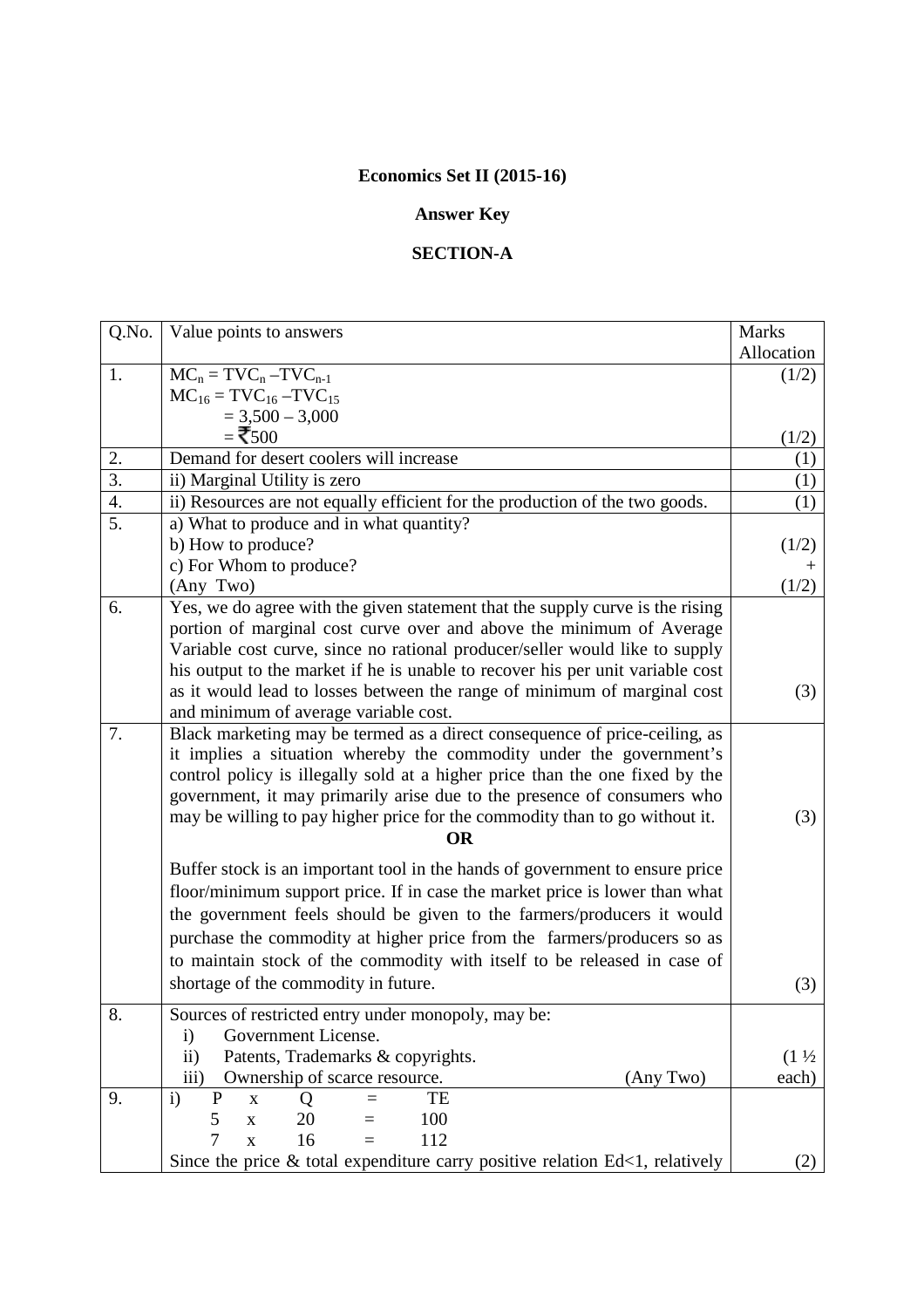|           | inelastic demand.                                                                                                                          |           |
|-----------|--------------------------------------------------------------------------------------------------------------------------------------------|-----------|
|           | ii) $Ed = Change$ in Quantity Demanded<br>x Original Price                                                                                 |           |
|           | Original Quantity<br>Change in Price                                                                                                       |           |
|           | (Absolute values taken)                                                                                                                    |           |
|           | $=(4/2) \times (5/20)$                                                                                                                     |           |
|           | $= 0.5$ (Ed<1, relatively inelastic demand.)                                                                                               | (2)       |
| 10.       | Higher indifference curve represents higher level of satisfaction, in other                                                                |           |
|           | words any combination that lie on a higher indifference curve i.e. away                                                                    |           |
|           | from origin represents higher level of satisfaction.                                                                                       |           |
|           | Good $Y$                                                                                                                                   |           |
|           |                                                                                                                                            |           |
|           | Combination B>A                                                                                                                            |           |
|           | $(OX_2, OY_1 > OX_1, OY_1)$                                                                                                                | $(2+1+1)$ |
|           |                                                                                                                                            |           |
|           |                                                                                                                                            |           |
|           |                                                                                                                                            |           |
|           |                                                                                                                                            |           |
|           | $\mathbf{O}$                                                                                                                               |           |
|           | Good X                                                                                                                                     |           |
|           | The underlying assumption here is the assumption of monotonic preference                                                                   |           |
|           | which represents that a consumer will prefer a combination which contains                                                                  |           |
|           | more of at least one and no less of the other.                                                                                             |           |
|           | Оr                                                                                                                                         |           |
|           | If MUx/Px>MUy/Py, then it means that satisfaction of the consumer<br>derives from spending a rupee on Good X greater than the satisfaction |           |
|           | derived from spending a rupee on Good Y.                                                                                                   |           |
|           | The consumer will reallocate his income by substituting Good X for Good                                                                    | (4)       |
|           | Y. As the consumption of Good X increases the marginal utility derived                                                                     |           |
|           | from it goes on diminishing and reverse proposition occurs for Good Y, this                                                                |           |
|           | process will continue till MUx/Px becomes equal to MUy/Py.                                                                                 |           |
| 11.       | Marginal Opportunity Cost (MOC) of a given commodity along a PPC is                                                                        |           |
|           | defined as the amount of sacrifice of a commodity so as to gain one                                                                        |           |
|           | additional unit of the other commodity. MOC can also be termed as                                                                          |           |
|           | Marginal Rate of Transformation i.e. the ratio of number of units of a Good                                                                |           |
|           | sacrificed to produce an additional unit of the other Good.                                                                                | (2)       |
|           | Schedule                                                                                                                                   | (2)       |
|           |                                                                                                                                            |           |
| $12(a)$ . | Price rigidity is the price of the product fixed after deliberations and                                                                   |           |
|           | negotiations by the oligopolistic firms, to which they generally stick with a                                                              |           |
|           | view to avoid any sort of price war.                                                                                                       | (2)       |
| $12(b)$ . | Firm's equilibrium is that level of output where its profits are maximized                                                                 |           |
|           | Conditions of Firm's Equilibrium:                                                                                                          |           |
|           | Marginal Revenue must be equal to Marginal Cost.<br>$\mathbf{i}$                                                                           |           |
|           | Marginal Cost must be rising.<br>$\overline{ii}$ )                                                                                         |           |
|           |                                                                                                                                            | (2)       |
|           | The conditions implies that the slope of rising Marginal Cost Curve is                                                                     |           |
|           | equal to the slope of Marginal Revenue curve.                                                                                              |           |
|           |                                                                                                                                            |           |
|           |                                                                                                                                            |           |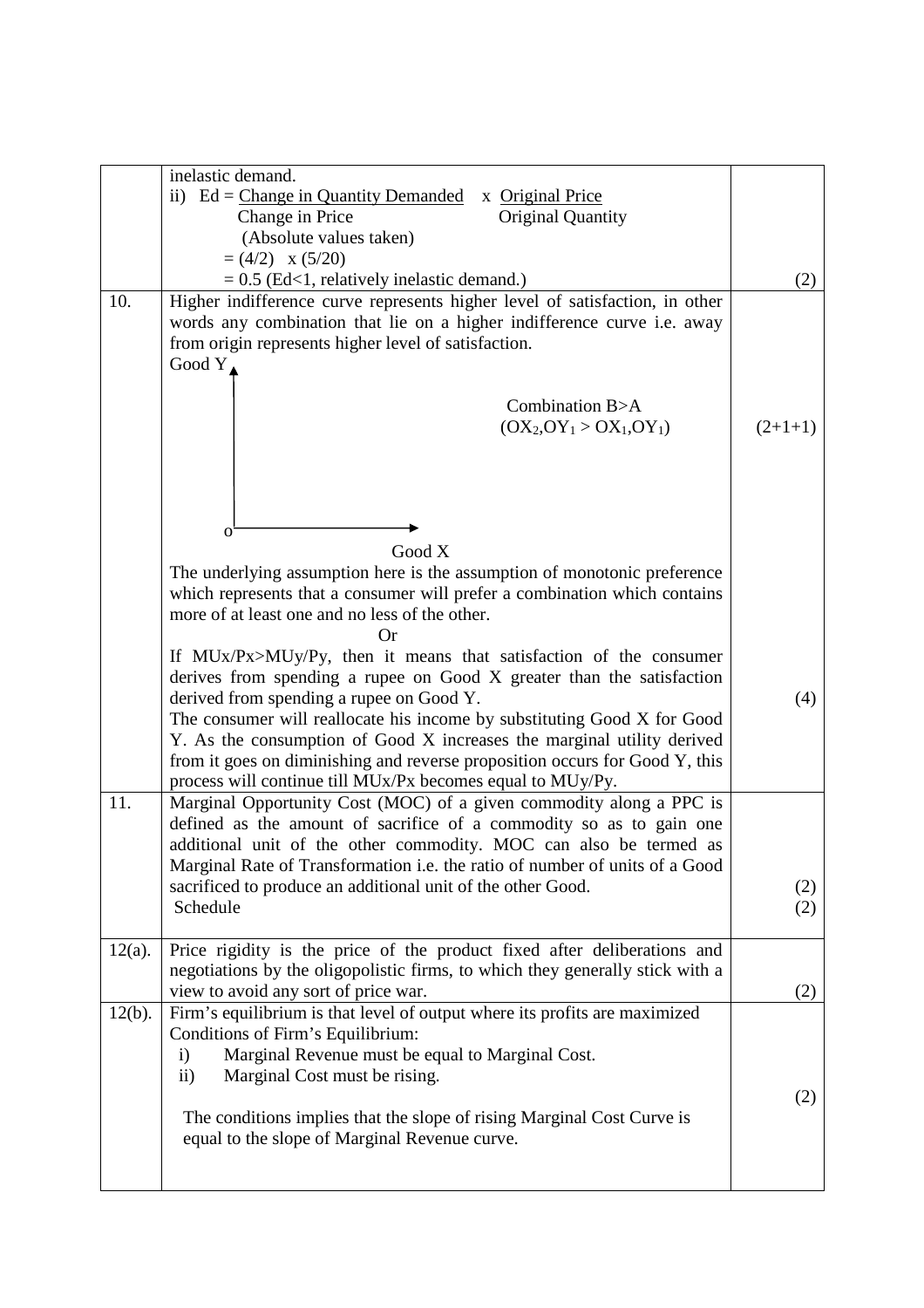|           | MR <sup>4</sup><br><b>MC</b>                                                                                                                                                                                                                                                          |                                                                                          |                    |                                                           |                                                                                                                                                                                |                          |
|-----------|---------------------------------------------------------------------------------------------------------------------------------------------------------------------------------------------------------------------------------------------------------------------------------------|------------------------------------------------------------------------------------------|--------------------|-----------------------------------------------------------|--------------------------------------------------------------------------------------------------------------------------------------------------------------------------------|--------------------------|
|           |                                                                                                                                                                                                                                                                                       |                                                                                          |                    |                                                           |                                                                                                                                                                                |                          |
|           | $\Omega$                                                                                                                                                                                                                                                                              |                                                                                          |                    |                                                           | Quantity (in units)<br>Implication of the conditions lies in the fact that beyond the equilibrium<br>point MC would become greater than MR, i.e. for each additional unit sold |                          |
|           |                                                                                                                                                                                                                                                                                       |                                                                                          |                    |                                                           | beyond output OQ the cost of producing that unit will be more than the                                                                                                         |                          |
| $13(a)$ . | revenue generated by the unit.<br>Stock refers to the total quantity of a commodity available with the seller at<br>any given time. Whereas, Supply refers to that quantity of a commodity<br>which a seller is willing to sell at different prices during a given period of<br>time. |                                                                                          |                    |                                                           |                                                                                                                                                                                |                          |
| $13(b)$ . | Units                                                                                                                                                                                                                                                                                 | <b>TPP</b>                                                                               | <b>APP</b>         | <b>MPP</b>                                                |                                                                                                                                                                                |                          |
|           | Produced                                                                                                                                                                                                                                                                              | $(in\bar{\bar{}})$                                                                       | $(in\bar{\bar{}})$ | $(in\bar{\bar{\mathbf{\zeta}}})$                          |                                                                                                                                                                                |                          |
|           | $\overline{0}$                                                                                                                                                                                                                                                                        | $\mathbf{0}$                                                                             |                    |                                                           |                                                                                                                                                                                |                          |
|           | $\mathbf{1}$                                                                                                                                                                                                                                                                          | 100                                                                                      | 100                | 100                                                       |                                                                                                                                                                                |                          |
|           | $\overline{2}$                                                                                                                                                                                                                                                                        | 240                                                                                      | 120                | 140                                                       |                                                                                                                                                                                |                          |
|           | 3                                                                                                                                                                                                                                                                                     | 420                                                                                      | 140                | 180                                                       |                                                                                                                                                                                | $(8 \times \frac{1}{2})$ |
|           | $\overline{4}$                                                                                                                                                                                                                                                                        | 480                                                                                      | 120                | 60                                                        |                                                                                                                                                                                |                          |
| 14.       |                                                                                                                                                                                                                                                                                       |                                                                                          |                    | $Q_d = Q_s$<br>200- $p = 50 + 2p$<br>$(-)$ 3p = $(-)$ 150 | i) We know that the equilibrium price and quantity are achieved at;                                                                                                            |                          |
|           | And,                                                                                                                                                                                                                                                                                  | Therefore, Equilibrium Price $p = 50$<br>Equilibrium Quantity $q = 200 - 50 = 150$ units |                    |                                                           |                                                                                                                                                                                |                          |
|           | $\rm ii)$<br>If the price of factor of production has changed, then under the new<br>conditions;                                                                                                                                                                                      |                                                                                          |                    |                                                           |                                                                                                                                                                                |                          |
|           | $Q_d = Q_s$<br>200- $p = 80 + 2p$<br>$(-)$ 3p = $(-)$ 120                                                                                                                                                                                                                             |                                                                                          |                    |                                                           |                                                                                                                                                                                |                          |
|           | Therefore, Equilibrium Price $p = 40$<br>And,                                                                                                                                                                                                                                         |                                                                                          |                    |                                                           | Equilibrium Quantity $q = 200 - 40 = 160$ units                                                                                                                                |                          |
|           |                                                                                                                                                                                                                                                                                       | quantity is increased.                                                                   |                    |                                                           | Thus as the equilibrium price is decreasing the equilibrium                                                                                                                    |                          |
| 15.       | In the Hicksian/Indifference Curve analysis, a consumer attains<br>equilibrium when                                                                                                                                                                                                   |                                                                                          |                    |                                                           |                                                                                                                                                                                |                          |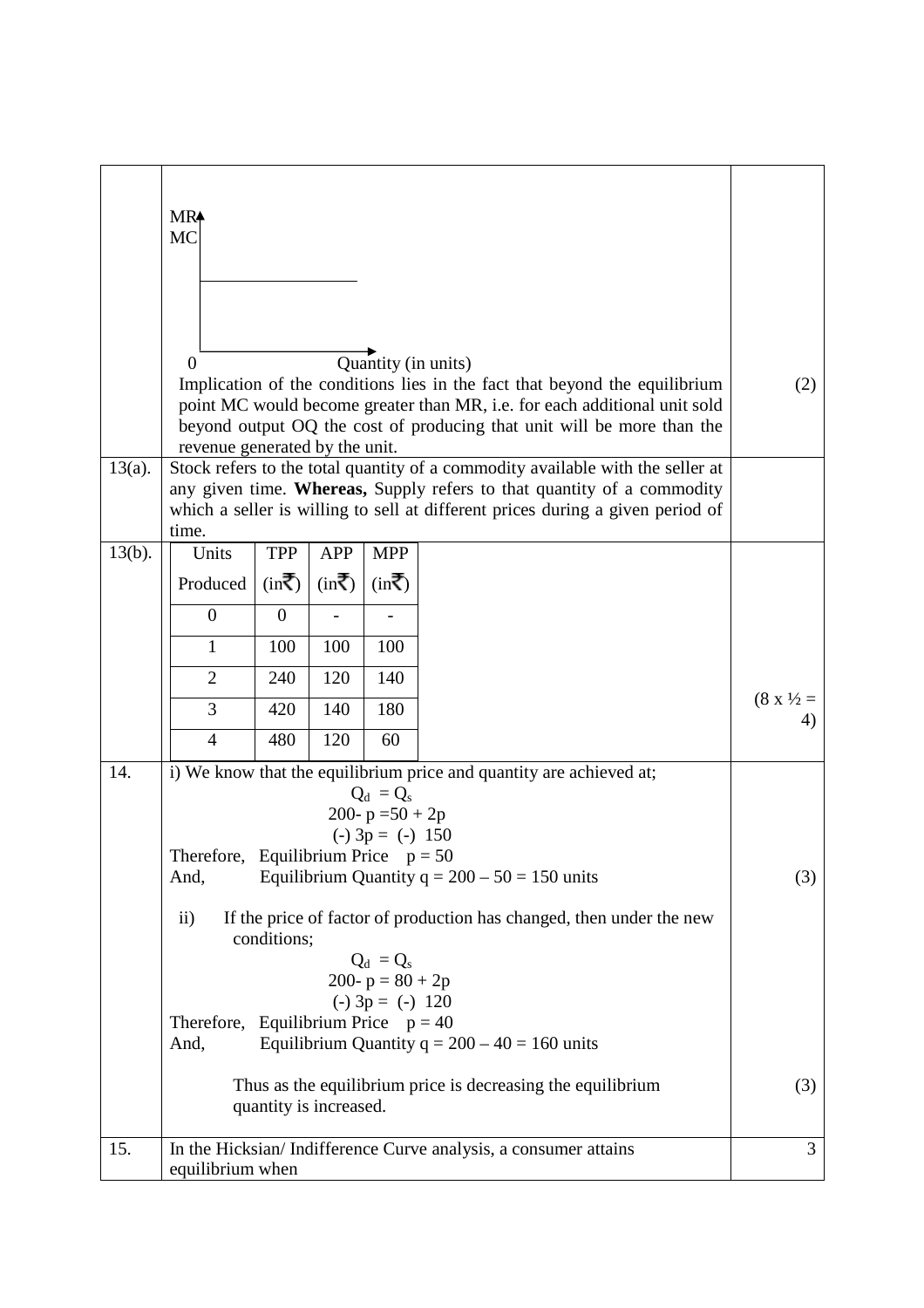|     | i)<br>Budget line is tangential to the Indifference curve at a unique            |              |
|-----|----------------------------------------------------------------------------------|--------------|
|     | combination of two goods.                                                        |              |
|     | i.e, Slope of Indifference Curve $=$ Slope of Budget line                        |              |
|     | or $MRS_{xy} = (-) P_x / P_y$                                                    |              |
|     | $\mathbf{ii}$<br>Indifference Curve is strictly convex to origin at the point of |              |
|     | tangency                                                                         |              |
|     | i.e., $MRS_{xy}$ must be diminishing.                                            |              |
|     |                                                                                  |              |
|     | Good Y                                                                           |              |
|     |                                                                                  | $\mathbf{1}$ |
|     |                                                                                  |              |
|     |                                                                                  |              |
|     |                                                                                  |              |
|     |                                                                                  |              |
|     |                                                                                  |              |
|     |                                                                                  |              |
|     | O,<br>Good X                                                                     |              |
|     |                                                                                  |              |
|     | Explanation to the diagram                                                       | 2            |
|     |                                                                                  |              |
|     |                                                                                  |              |
|     | <b>SECTION-B</b>                                                                 | $\mathbf{1}$ |
| 16. | (iii) Both (i) and (ii)                                                          | $\mathbf{1}$ |
| 17. | (iii)Ministry of finance                                                         | 1            |
| 18. | (ii) Real flow                                                                   | $\mathbf{1}$ |
| 19. | (iv) None of the above.                                                          | $\mathbf{1}$ |
|     | Budgetary Deficit = Revenue expenditure+Capital Expenditure-(Revenue             |              |
|     | receipts+ Capital receipts)                                                      |              |
|     | $= 25000 + 35000 - (20000 + 3000)$                                               |              |
|     | $=\t50,000$ crores                                                               |              |
| 20. | (iii) Borrowing by a government represents a situation of fiscal deficit.        | $\mathbf{1}$ |
| 21. | *Devaluation is the fall in the value of domestic currency in relation to        | 1            |
|     | foreign currency as planned by the government in a situation when                |              |
|     | exchange rate is not determined by the forces of demand $\&$ supply but is       |              |
|     | fixed by the government of different countries                                   |              |
|     | whereas                                                                          |              |
|     | Depreciation is the fall in the value of domestic currency in relation to        | $\mathbf{1}$ |
|     | foreign currency in a situation when exchange rate is determined by the          |              |
|     | forces of demand & supply in the international money market.                     |              |
|     |                                                                                  |              |
|     | As a general phenomena, any depreciation/devaluation of currency may             |              |
|     | result into increase in exports of the goods and services from the country       | $\mathbf{1}$ |
|     | since it would increase the global competiveness of the goods.                   |              |
| 22. | Yes all the given values are correct                                             |              |
|     | $S = -50 + 0.2Y$                                                                 |              |
|     | $S = -50 + .02(2000)$                                                            | $\mathbf{1}$ |
|     | $= -50 + 400$                                                                    |              |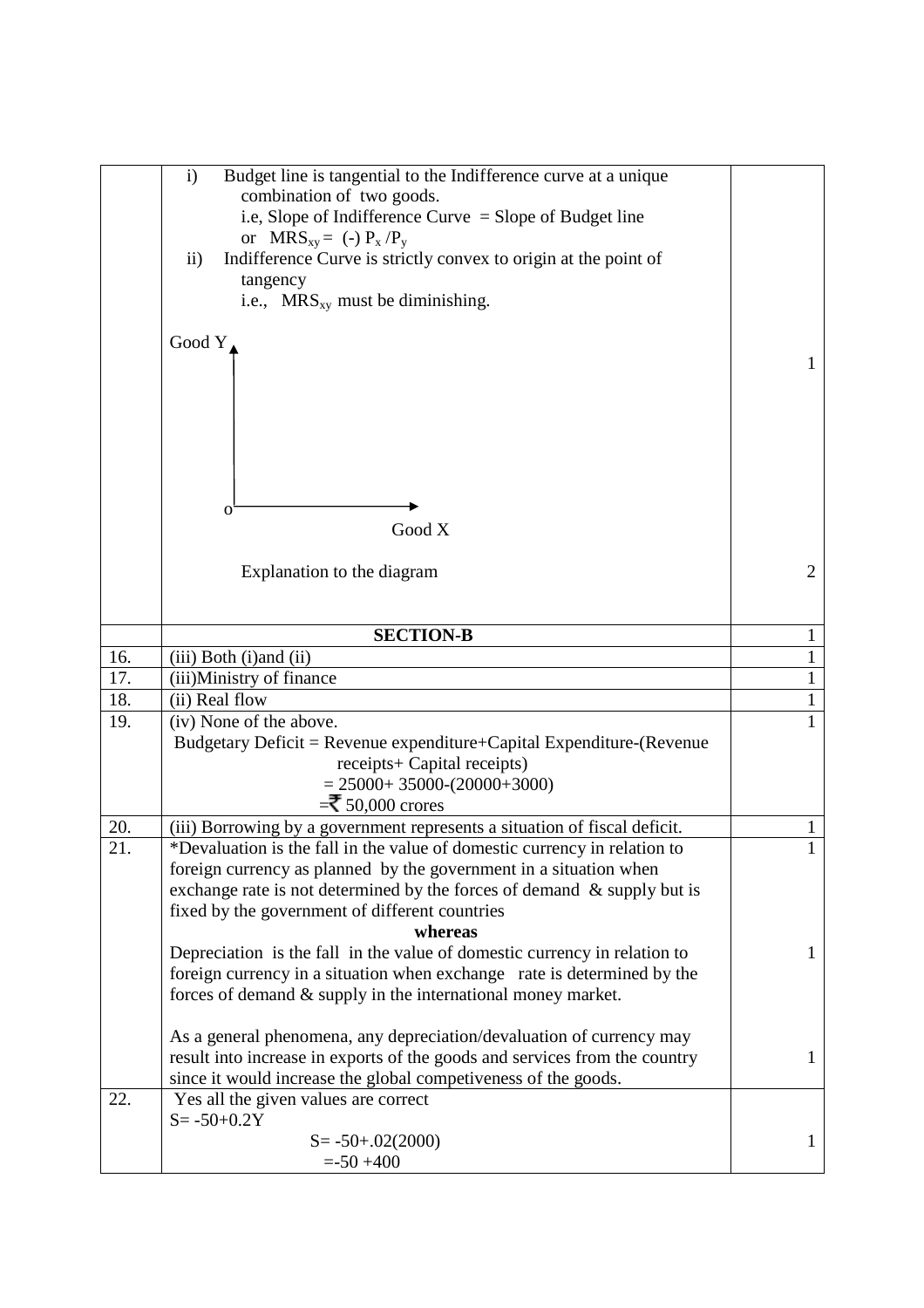|     | $=$ ₹350 crores                                                              |                |
|-----|------------------------------------------------------------------------------|----------------|
|     | At equilibrium level of income:                                              |                |
|     | $Y = C + S$                                                                  |                |
|     |                                                                              |                |
|     | $2,000 = C + 350$                                                            |                |
|     | $C = 2000 - 350 = 1,650$ (in ₹ crores)                                       | $\mathbf{1}$   |
|     | $MPC + MPS = 1$                                                              |                |
|     | $MPC + 0.2 = 1$                                                              |                |
|     | $MPC = 1-0.2 = 0.8$                                                          | 1              |
|     | <b>OR</b>                                                                    |                |
|     |                                                                              |                |
|     | Since the sum of MPC and MPS is unity any increase in Marginal               |                |
|     | Propensity to Save (MPS) would directly lead to decrease in Marginal         |                |
|     | Propensity to Consume (MPC). This means that may lead to lesser              |                |
|     | proportion of the additional income going to consumption which is a vital    |                |
|     | factor of Aggregate Demand/Expenditure. This may further lead to fall in     | 3              |
|     | equilibrium level of income in the economy.                                  |                |
| 23. | As per the S-I approach equilibrium if achieved where ex-ante Savings are    |                |
|     | equal to ex-ante investments. Savings and investments indicate leakages      |                |
|     | and injections respectively, thus at equilibrium the leakages and injections |                |
|     | are equal to each other.                                                     | 3              |
| 24. | $NNP_{fc} = GDP_{mp} - Consumption$ of fixed capital – Net factor income to  |                |
|     | abroad – Net indirect taxes                                                  | T              |
|     | $2500 = 4000$ -CFC -450 -400                                                 | 1              |
|     | $2500 = 3150 - CFC$                                                          | 1              |
|     | CFC = 650 (in ₹ crores)                                                      | 1              |
| 25. | Transactions by a central bank that cause changes in its official reserves.  |                |
|     | These are usually purchases or sales of its own currency in the exchange     |                |
|     | market in exchange for foreign currencies or other foreign-currency-         |                |
|     | denominated assets.                                                          |                |
|     | They may be Autonomous Receipts and Autonomous Payments,                     |                |
|     | disequilibrium between which may occur as deficit/surplus in balance of      |                |
|     | payment.                                                                     |                |
| 26. | Components of Expenditure method:-                                           |                |
|     | (a) Private Final Consumption Expenditure                                    |                |
|     | (b) Government Final Consumption Expenditure                                 |                |
|     | (c) Investment Expenditure                                                   |                |
|     | (d) Net Exports                                                              | (1x4)          |
|     | <b>Or</b>                                                                    |                |
|     | Two main difference between GDP at current prices and at constant price      |                |
|     | are:                                                                         |                |
|     | 1. GDP at current prices are measured at Current Year's Prices               |                |
|     | whereas GDP at constant prices are measured at base year's prices.           | $\overline{2}$ |
|     | 2. GDP at current prices may increase even if there is no flow of goods      |                |
|     | and services whereas GDP at constant prices will only increase               | $\overline{2}$ |
|     | when there is an increase in the flow of goods and services.                 |                |
| 27. | The term fiscal deficit is the difference between the government's total     |                |